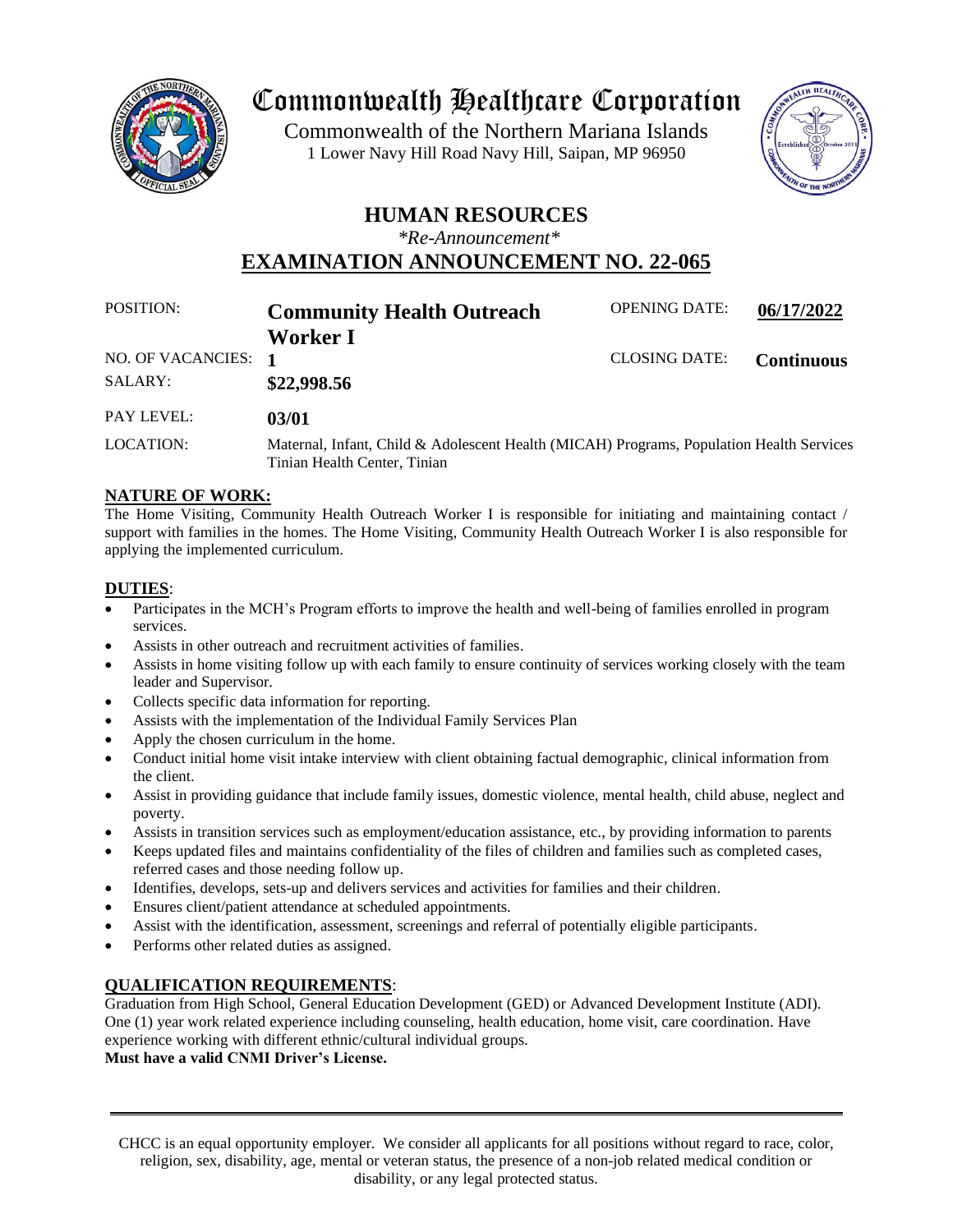#### *Preferred Qualifications:*

Must be a parent or family member of a child with special health care needs and/or must have equal decision-making authority of the child.

#### **OTHER:**

- Complete the Healthy Families America (HFA) Foundations for Family Support (FFS) Training within 1 year of hire.
- Complete the Growing Great Kids Prenatal to 36 months curriculum training within 1 year of hire.
- Complete the Growing Great Kids Preschool Curriculum Training within 1 year of hire.
- Completed HFA's 80 Hours of wrap around training within 1 year of hire.

# **KNOWLEDGE:**

• English Language — Knowledge of the structure and content of the English language including the meaning and spelling of words, rules of composition, and grammar.

## **SKILL:**

• Active Listening — Giving full attention to what other people are saying, taking time to understand the points being made, asking questions as appropriate, and not interrupting at inappropriate times.

## **ABILITY:**

- Near Vision The ability to see details at close range (within a few feet of the observer).
- Oral Comprehension The ability to listen to and understand information and ideas presented through spoken words and sentences. See more occupations related to this ability.

#### **CONDITIONAL REQUIREMENTS:**

Employment is contingent upon successful clearing of pre-employment health screening (Covid-19 vaccine required) and drug screening in accordance with CHCC policy.

#### **OTHERS:**

This position is a Full-Time employment status and requires at least 40 hours per week. This position is **"Covered"**, or is eligible to receive overtime compensation pursuant to the Fair Labor Standards Act (FLSA) of 1938 Federal Law. Regular operating hours of the Commonwealth Healthcare Corporation will be Monday to Friday from 7:30am to 4:30pm, however facility hours are 24 hours / 7 day per week. The **Community Health Outreach Worker I** position will be required to work a fixed work schedule; incumbent can opt to have a Compressed Work Schedule enabling full-time employees to complete basic 80-hour bi-weekly work requirement in less than 10 days. This work schedule however is subject to change with or without notice based on the Employer's business requirement and/or by the demands of the employee's job. This position is paid on a biweekly basis (2-week period). CHCC adheres to all applicable deductions such as C.N.M.I. Tax, Federal Tax, Medicare and Social Security; subject to funding availability through federals funds awarded to the *CNMI MIECHV Program*, not to exceed 09/29/2022.

#### *Note(s):*

- *Three-fourths 20 CFR 655, Subpart E: "Workers will be offered employment for a total number of work hours equal to at least three fourths of the workdays of the total period that begins with the first workday after the arrival of the worker at the place of*  employment or the advertised contractual first date of need, whichever is later, and ends on the expiration date specified in the *work contract or in its extensions, if any."*
- *Employer-Provided Items 655.423(k): Requires Employer provide to the worker, without charge or deposit charge, all tools, supplies and equipment required to perform the duties assigned.*

#### **INTERESTED PERSONS SHOULD SEND THEIR CURRENT APPLICATION FORMS TO:**

Office of Human Resources

Commonwealth Healthcare Corporation

1 Lower Navy Hill Road, Navy Hill, Saipan, MP, 96950

Operation Hours: Monday Through Friday 7:30 AM – 4:30 PM and CLOSED on weekends/holidays.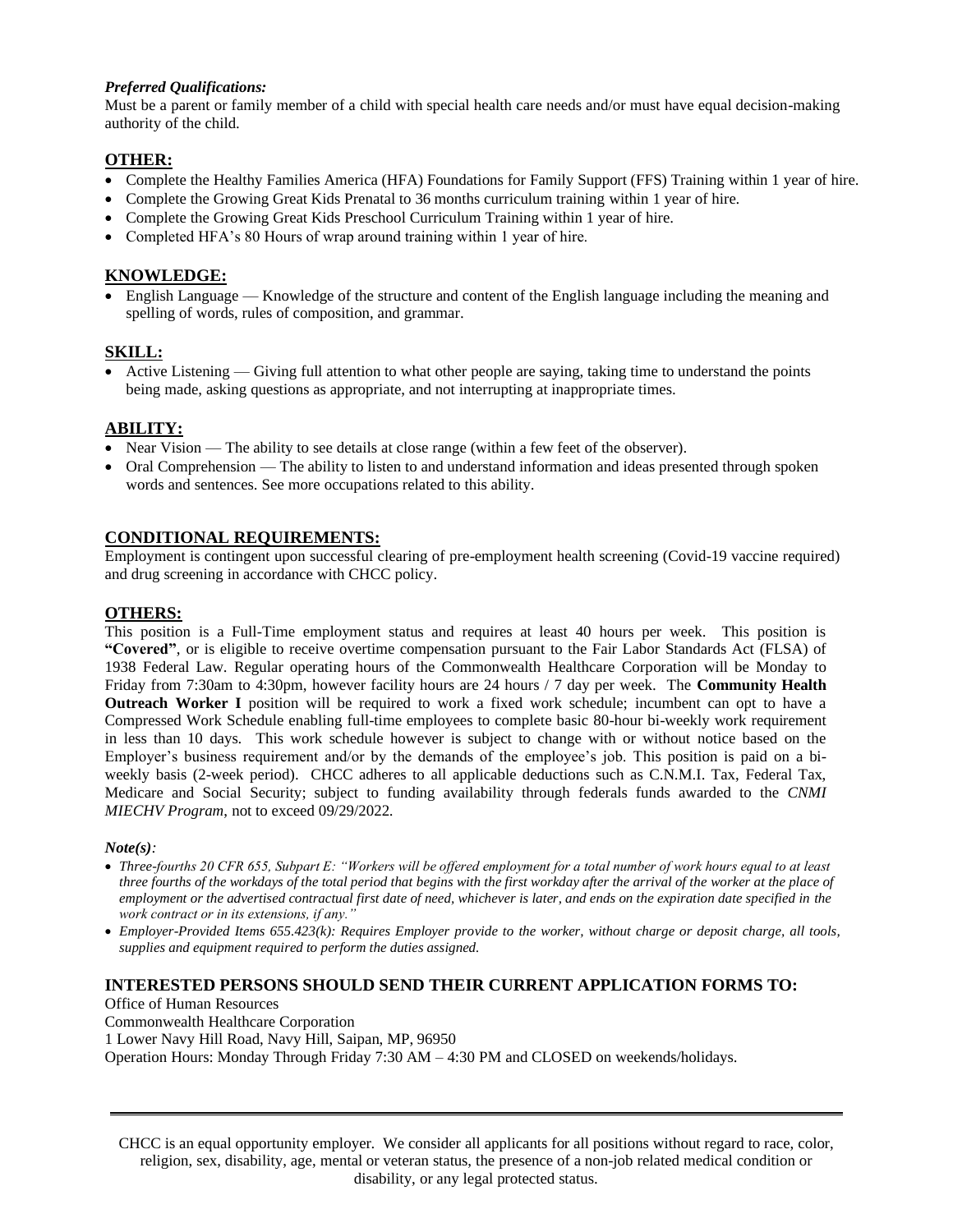*Employment Application Forms will be available 24/7 at the employer's hospital facility's Main Cashier Office (entrance/exit point for all)*

E-mail: [apply@chcc.health](mailto:apply@chcc.health) Direct Line: (670) 236-8205/8210/8729/8202 Trunk Line: (670) 234-8950 ext. 3580/3581/3583 Fax Line: (670) 233-8756 Rev. 06/17/22 src

*Note: Education and training claimed in Employment Application must be substantiated by diploma, certificate or license. Failure to provide complete application form or the required documents will result in automatic disqualification.*

*Note(s):* 

- *Three-fourths 20 CFR 655, Subpart E: "Workers will be offered employment for a total number of work hours equal to at least three fourths of the workdays of the total period that begins with the first workday after the arrival of the worker at the place of employment or the advertised contractual first date of need, whichever is later, and ends on the expiration date specified in the work contract or in its extensions, if any."*
- *Employer-Provided Items 655.423(k): Requires Employer provide to the worker, without charge or deposit charge, all tools, supplies and equipment required to perform the duties assigned.*

#### **OTHERS:**

This position is a Full-Time employment status. The regular work schedule will be Monday to Friday from 7:30am to 4:30pm for a total of 40 hours per week. This work schedule however is subject to change with or without notice based on the Employer's business requirement and/or by the demands of the employee's job; Every effort will be made to adhere to the employee's regular work schedule. This position is "COVERED" and is eligible to receive overtime compensation pursuant to the Fair Labor Standards Act (FLSA) of 1938 Federal Law; subject to funding availability through federal funds awarded to the *CNMI MIECHV Program*, not to exceed 09/29/2022.